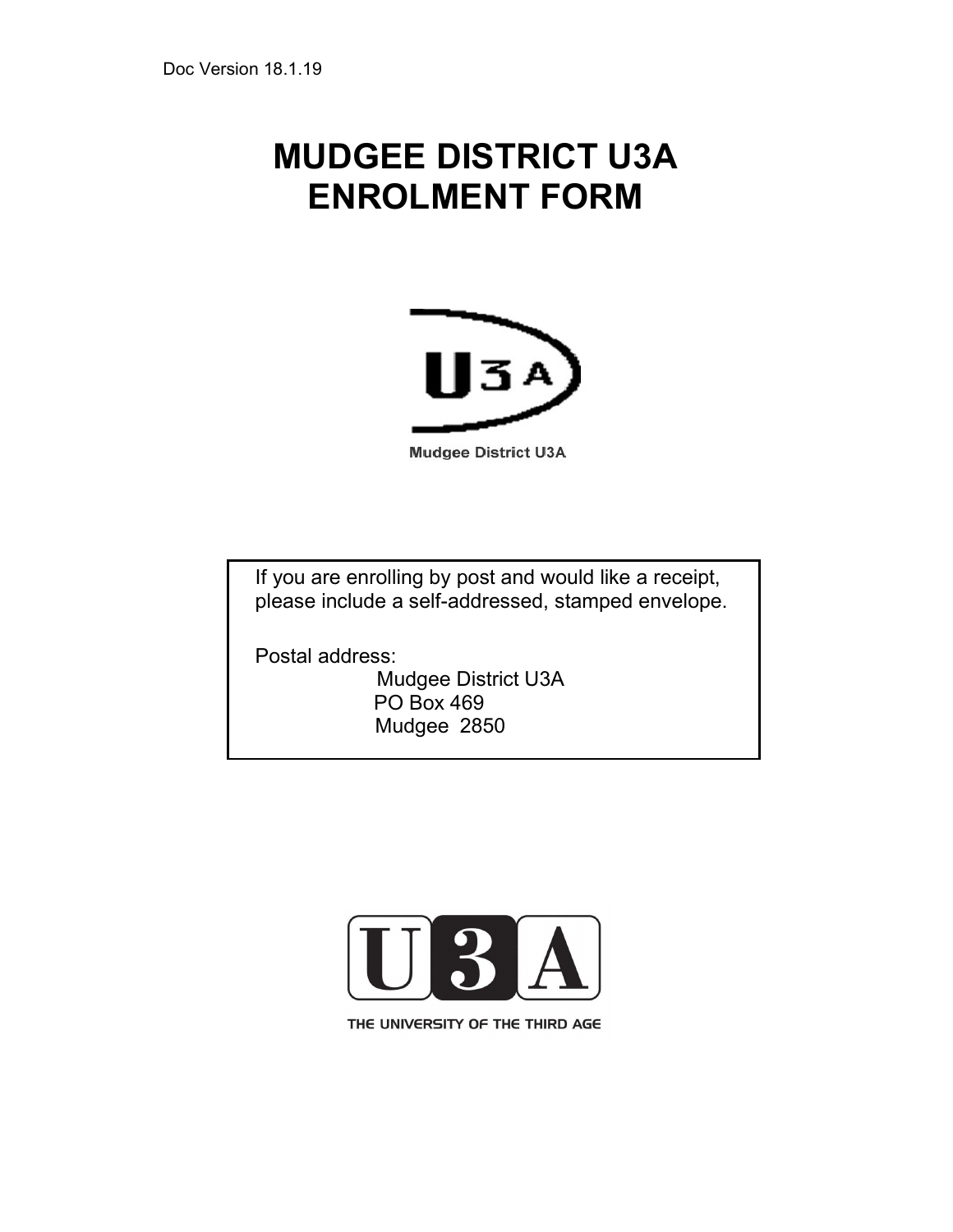## MUDGEE DISTRICT U3A ENROLMENT FORM

| ENROLMENT DATE:                                     |                                                                                              |
|-----------------------------------------------------|----------------------------------------------------------------------------------------------|
| <b>FIRST NAME:</b>                                  |                                                                                              |
| <b>LAST NAME:</b>                                   |                                                                                              |
| <b>RESIDENTIAL</b><br><b>ADDRESS:</b>               | <u> 1989 - Johann John Stone, market fan de Amerikaanske kommunister (* 1950)</u>            |
|                                                     | POST CODE:<br><u> 1989 - Johann John Stone, mensk politik (d. 1989)</u>                      |
| <b>POSTAL ADDRESS:</b><br>(If different from above) |                                                                                              |
|                                                     | POST CODE:                                                                                   |
| <b>PHONE:</b> (Home)                                |                                                                                              |
| 6<br><b>EMAIL ADDRESS:</b>                          | $ONLY$ print your email address, if you wish to<br>receive Newsletters and Notices by email. |
| <b>EMERGENCY CONTACT:</b>                           |                                                                                              |
| <b>NAME:</b>                                        |                                                                                              |
| <b>RELATIONSHIP:</b>                                | <u> 1980 - Jan Barnett, margaret eta idazlear (h. 1980).</u>                                 |
| <b>PHONE:</b> (Home)                                | Mobile: <u>Mobile:</u>                                                                       |

#### PRIVACY STATEMENT:

Mudgee District U3A collects personal information from members for organisational, communication, emergency and insurance purposes only. This information is held confidentially and will not be provided to any third-party individuals or organizations' without the consent of the member.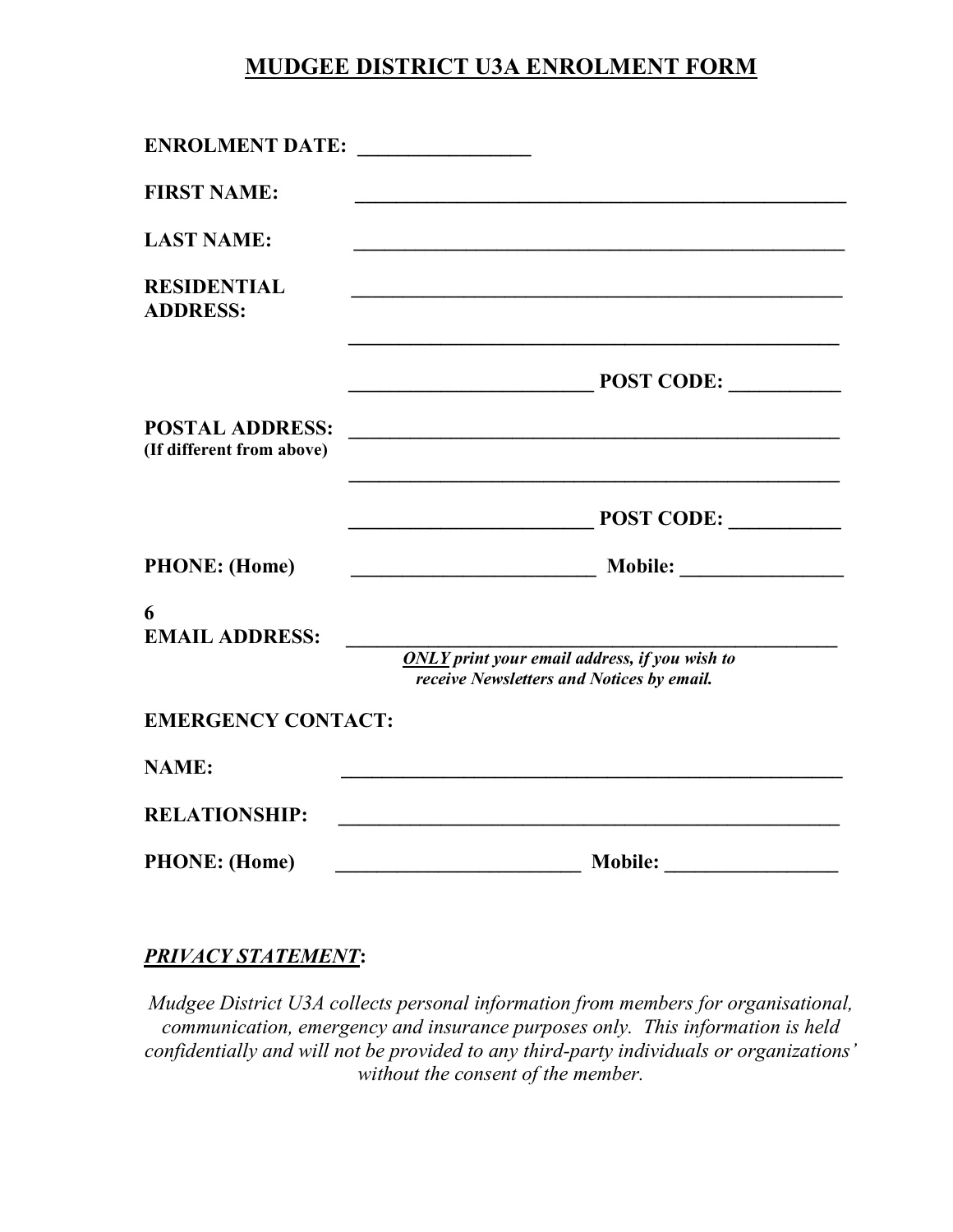## PLEASE COMPLETE YOUR COURSE REGISTRATIONS

## The Course Code (CC) can be found next to the course name in the program.

| <b>COURSE CODE</b> | <b>COURSE NAME</b> |
|--------------------|--------------------|
|                    |                    |
|                    |                    |
|                    |                    |
|                    |                    |
|                    |                    |
|                    |                    |
|                    |                    |
|                    |                    |
|                    |                    |
|                    |                    |
|                    |                    |
|                    |                    |
|                    |                    |
|                    |                    |

## YOU WILL BE NOTIFIED IF THE CLASS HAS BEEN CANCELLED OR YOU HAVE BEEN UNSUCCESSFUL IN GAINING A PLACE IN THE CLASS. THOSE NOT SUCCESSFUL WILL BE PLACED ON A WAITING LIST.

## PLEASE CHECK THE STARTING DATES OF YOUR CLASSES.